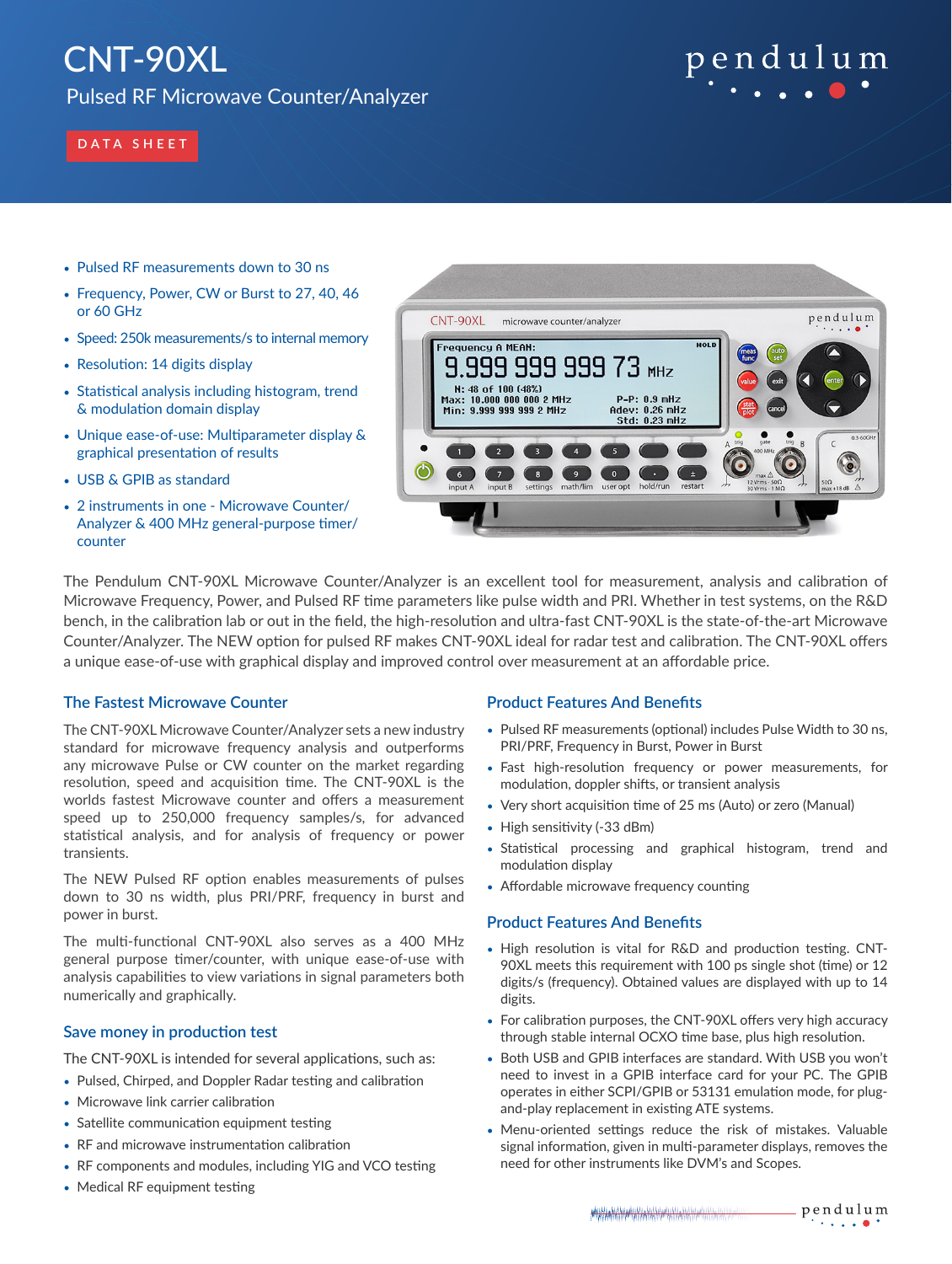## **Battery Option**

The CNT-90XL has an optional battery pack with 90 Wh capacity, capable of mains-free operation for at least 4.5 hours. In stand-by mode the battery pack can keep an OCXO warm and running for over 24 hours. Battery operation of a frequency counter/analyzer is valuable in three different applications:

- Transportation of high-stability OCXO to maintain stability, which gives instant use at destination without any warm-up time
- Battery backup acting as a built in UPS (Uninterrupted Power Supply)

## **TimeView®, Modulat ion Domain Analysis SW**

The optional Modulation Domain SW TimeView® is the ultimate tool to view and analyze dynamic frequency changes in real-time, utilizing the high-resolution PC screen, marker read-outs and processing, FFT calculation to find modulation frequencies, ADEV calculation of shortterm stability and more.

## **Excellent Graphical Presentation**

One of the great features of the CNT-90XL is the graphical display and the menu oriented settings. The non-expert can easily make correct settings without risking costly mistakes. The multi-parameter display shows auxiliary measurement values such as Power level in dBm in Frequency measurements.

Measurement values are presented both numerically and graphically. The graphical presentation of results (histograms, trends etc.) gives a much better understanding of the nature of signal jitter. It also provides you with a much better view of changes vs time, from long term trends like slow drift, to fast modulation and transients. Three statistical views of the same data set can be viewed: Numerical, Histogram and Modulation/Trend. It is very easy to capture and toggle between views of the same data.

When adjusting a frequency source to given limits, the Limit qualifying tool gives fast and accurate visual guidance. Tolerance limit markers are visually displayed and the actual frequency is graphically displayed inside or outside the limit markers. Passing the limits will cause an alarm indication.

The graphical display examples below show the frequency changes over time directly on-screen, for example Doppler frequency shift in speed radar sensors, fast power switching, FM or AM. Builtin statistical processing presents numerical stability data and also frequency distribution histograms on-screen for analysis of frequency stability or modulation.



**Figure 1:** 1kHz FM with 12 ppm modulation depth Figure 7: Power step (close up)



**Figure 2:** Pulse modulated frequency or FSK



Figure 3: Generator start-up power settling



Figure 4: Very small AM on carrier is visualized



Figure 5: Numeric statistics screen of the previous AM signal



Figure 6: Power step from generator (-30 to -5dBm in 5dBm steps) NOTE: output is turned off shortly betw. power steps

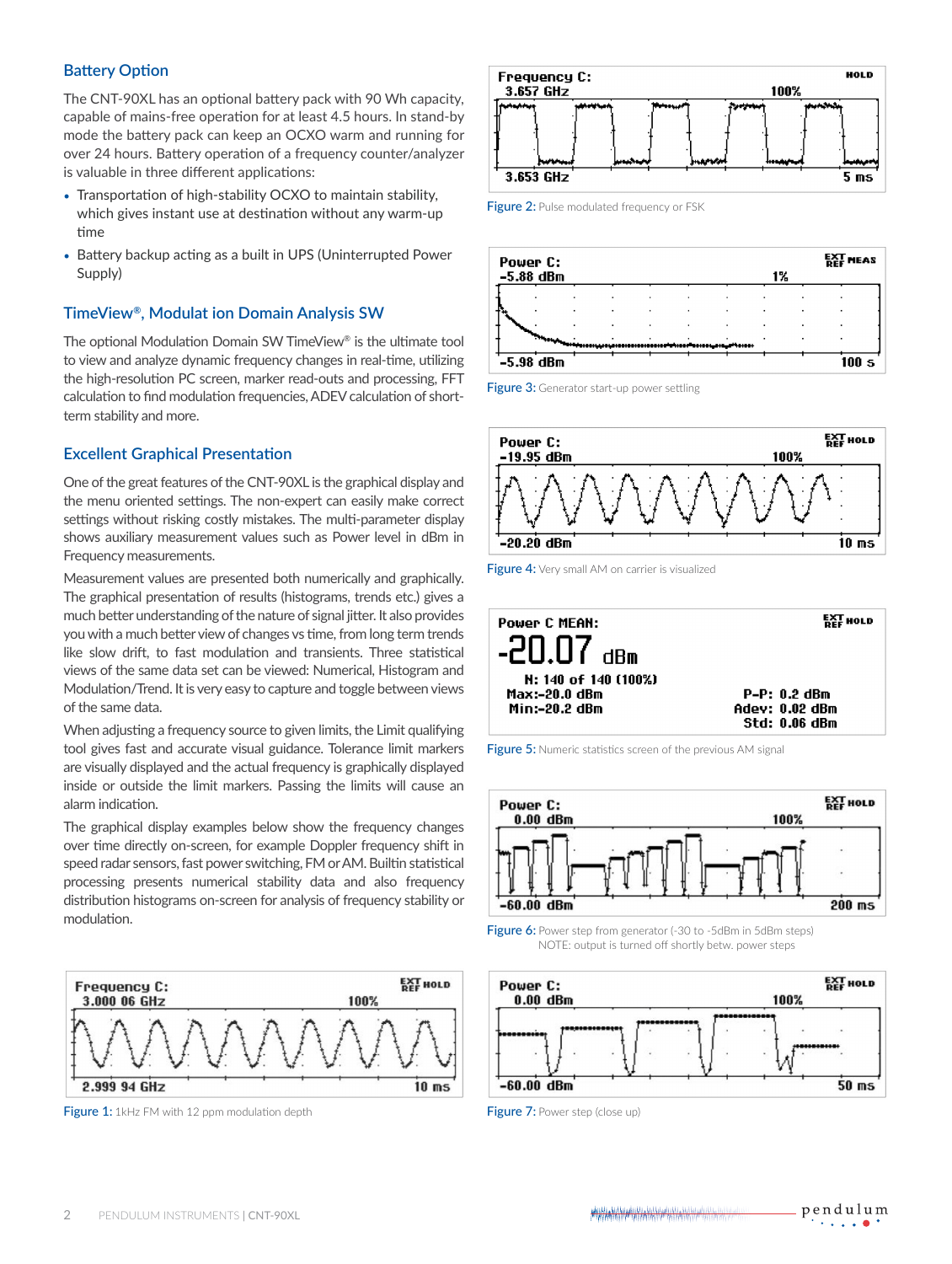## **Measuring Functions**

## Frequency A, B, C

#### Range:

Input A, B: 0.002 Hz to 400 MHz Input C: 300 MHz to 27, 40, 46 or 60 GHz Resolution: 12 digits in 1s measuring time

Acquisition C: Auto or Manual

Acquisition time: 25 ms in Auto (typ.) *\*Note: Some frequencies may not be acquired correctly with Auto Acquisition. If so, switch to Manual Acquisition instead*

Aux. Parameters: Input A, B: Vmax, Vmin, Vp-p Input C: Power C in dBm or W

## Frequency Burst A, B

#### Range:

Input A, B: 0.002 Hz to 400 MHz Input C: Requires option 28 - see "Pulsed RF" specs Minimum Burst Duration: Down to 40 ns Minimum Pulses in Burst:

Input A or B: 3 (6 above 160 MHz) PRF Range: 0.5 Hz to 1MHz Start Delay: 10 ns to 2sec., 10 ns resolution Aux. Parameter: PRF

## Period A, B (single or average), C (average)

Mode: Single, Average Range: Input A, B: 2.5 ns to 1000 s Input C: 3.3 ns down to 37, 25, 22 or 17 ps Resolution: 100 ps (single); 12 digits/s (avg) Acquisition C: Auto or Manual Acquisition time: 25 ms in Auto (typ.) Aux. Parameters: See Freq. A, B, or C measurements

## Ratio A/B, B/A, C/A, C/B

Range: (10-9) to 10<sup>11</sup>

Input Frequency:

Input A, B: 0.1 Hz to 300 MHz Input C: 300 MHz to 27, 40, 46 or 60 GHz Aux Parameters: Freq 1, Freq 2

#### Time Interval A to B, B to A, A to A, B to B Range:

Normal Calculation: 0ns to +106 sec. Smart Calculation: -106 sec. to +106 sec. Resolution: 100 ps

Min. Pulse Width: 1.6 ns Smart Calculation: Smart Time Interval to determine sign (A before B or A after B)

## Positive and Negative Pulse Width A, B

Range: 2.3 ns to 106 sec. Min. Pulse Width: 2.3 ns Aux. Parameters: Vmax,Vmin, Vp-p

## Rise and Fall Time A, B

Range: 1.5 ns to 106 sec. Trigger Levels: 10% and 90% of signal Vp-p Min. Pulse Width: 1.6 ns Aux. Parameters: Slew rate, Vmax, Vmin

## Positive and Negative Duty Factor A, B

Range: 0.000001 to 0.999999 Freq. Range: 0.1 Hz to 300 MHz Aux. parameters: Period, pulse width

## Phase A Relative B, B Relative A

Range: -180° to +360° Resolution: Single-cycle: 0.001° to 10 kHz, decreasing to 1° >10 MHz. Resolution can be improved via averaging (statistics) Freq. Range: up to 160 MHz Aux. Parameters: Freq (A), Va/Vb (in dB)

## Vmax, Vmin, Vp-p A, B

Range: -50 V to +50 V, -5V to +5V Range is limited by the specifi cation for maxinput voltage without damage (see input A, B) Freq. Range: DC, 1Hz to 300 MHz Mode: Vmax, Vmin, Vp-p Resolution: 2.5 mV

## Uncertainty (5V range, typical):

DC, 1Hz to 1kHz: 1% +15 mV 1kHz to 20 MHz: 3% +15 mV 20 to 100 MHz: 10% +15 mV 100 to 300 MHz: 30% +15 mV Aux parameters: Vmin, Vmax, Vp-p

## Time Stamping A, B, C

Raw time stamp data together with pulse counts on inputs A, B or C, accessible via GPIB or USB only.

Max Sample Speed: See GPIB specifications Max Frequency: 160 MHz

Timestamp Resolution: 70 ps

## Power C

Range:

Power: -35 dBm to +10 dBm Frequency: 300 MHz to 27, 40, 46 or 60 GHz Display units: dBm (default) or W Resolution: 0.01 dBm @100 ms measuring time Accuracy (typ.): <1dBm to 27 GHz; <2dBm to 40 GHz; <3dBm to 60 GHz Acquisition:

Auto or Manual (within ±40 MHz) Acquisition time: 20 to 30 ms in Auto (typ.) Aux.Parameters: Frequency C

## **Pulsed RF parameters (Option 28)**

## Pulse ON voltage range:

0.4 to 40 GHz: -15 dBm to +13 dBm (-20 dBm typ. to +13 dBm) 40 to 46 GHz: -10 dBm (typ.) to +13 dBm 46 to 60 GHz: 0 dBm (typ.) to +10 dBm Min ON/OFF ratio: 15 dB

## Pulse Width

Range: 30 ns to 1 sec. Resolution: 200 ps rms Accuracy: <10 ns+TBE\*P\_width

## PRI (pulse repetition interval)

Range: 60 ns to 1 sec. Resolution: 200 ps rms Accuracy: <2 ns +TBE\*PRI\*

#### PRF (pulse repetition frequency)

Range: 1 Hz to 16.7 MHz (20 MHz typ.) Resolution: (200ps/Meas\_time)\*PRF Hz

#### Frequency in Burst

Range: 400 MHz to 60 GHz Pulse width: down to 100 ns Resolution: (50ps/ √N/Gate\_time)\*FREQ Hz\* Acquisition: Manual

#### Peak Power in Burst

Range: - 20dBm to +10 dBm Pulse width: down to 50 us **Acquisition: Manual** Resolution: 0.1 dBm < 1ms pulse 0.01 dBm>1ms pulse

*\* N = number of RF pulses during total measurement \* TBE=number of RF pulses during total measurement (e.g. 6E-8) \*Gate=meas. time inside each RF pulse*

## **Input and Output Specifications**

Inputs A and B Frequency Range:

## DC-Coupled: DC to 400 MHz AC-Coupled: 10 Hz to 400 MHz Impedance:  $1M\Omega$  // 20 pF or 50  $\Omega$  (VSWR ≤2:1)

Trigger Slope: Positive or negative

Max. Channel Timing Difference: 500 ps Sensitivity:

DC-200 MHz: 15 mVrms 200-300 MHz: 25 mVrms 300-400 MHz: 35 mVrms

## Attenuation: x1, x10

Dynamic Range (x1): 30 mVp-p to 10 Vp-p within ±5V window

Trigger Level: Read-Out on display Resolution: 3mV

Uncertainty (x1): ±(15 mV + 1% of trigger level) AUTO Trigger Level: Automatically set to 50% point of input signal (10% and 90% for Rise Fall Time) AUTO Hysteresis:

Freq. range: 1Hz to 300 MHz Time: Min hysteresis window (hysteresis compensation) Frequency: 40% of input signal amplitude (typ.) Analog LP Filter: Nominal 100 kHz, RC-type. Digital LP Filter: 1Hz to 50 MHz cut-off frequency

## Max Voltage Without Damage:

1M: 350 V (DC + AC pk) to 440 Hz, falling to 12 Vrms at 1MHz; 50Ω : 12 Vrms Connector: BNC

## Input C

Freq. Range: 0.3 to 27, 40, 46, 60 GHz depending on model

## Operating input voltage range:

0.3 to 18 GHz: -33 to +13 dBm 18 to 20 GHz: -29 to +13 dBm 20 to 27 GHz: -27 to +13 dBm 27 to 40 GHz: -23 to +13 dBm 40 to 46 GHz: -17 to +13 dBm 46 to 60 GHz: -15 to +10 dBm

## Impedance: 50Ω nominal, AC coupled VSWR:

0.3 to 27 GHz: <2.0:1 (typ.) 27 to 46 GHz: <2.5:1 (typ.) 46 to 60 GHz: <3.0:1 (typ.)

## FM tolerance:

Manual acq.: 50 MHz p-p; freq C >3.5 GHz 30 MHz p-p; freq C <3.5 GHz Auto acq.: 20 MHz p-p; for any freq C and modulation frequency > 0.1 MHz

## AM tolerance:

Any modulation index (minimum signal must be within sensitivity range)

## Automatic Amplitude Discrimination:

10 dB separation between 2 signals within 30 MHz, 20 dB otherwise

## Max Voltage Without Damage: +25 dBm Overload indication:

ON when input C power >+10 dBm Connector:

27 and 40 GHz: 2.92 mm sparkplug female 46 and 60 GHz: 1.85 mm sparkplug female (all connectors are field replaceable)

#### Rear Panel Inputs and Outputs

Reference Input: 1, 5, or 10 MHz; 0.1 to 5Vrms sine; impedance ≥ 1kΩ

Reference Output:

10 MHz; >1Vrms sine into 50Ω Arming Input:

## Arming of all measuring functions Impedance: Approx. 1kΩ Freq. Range: DC to 80 MHz Connector: BNC